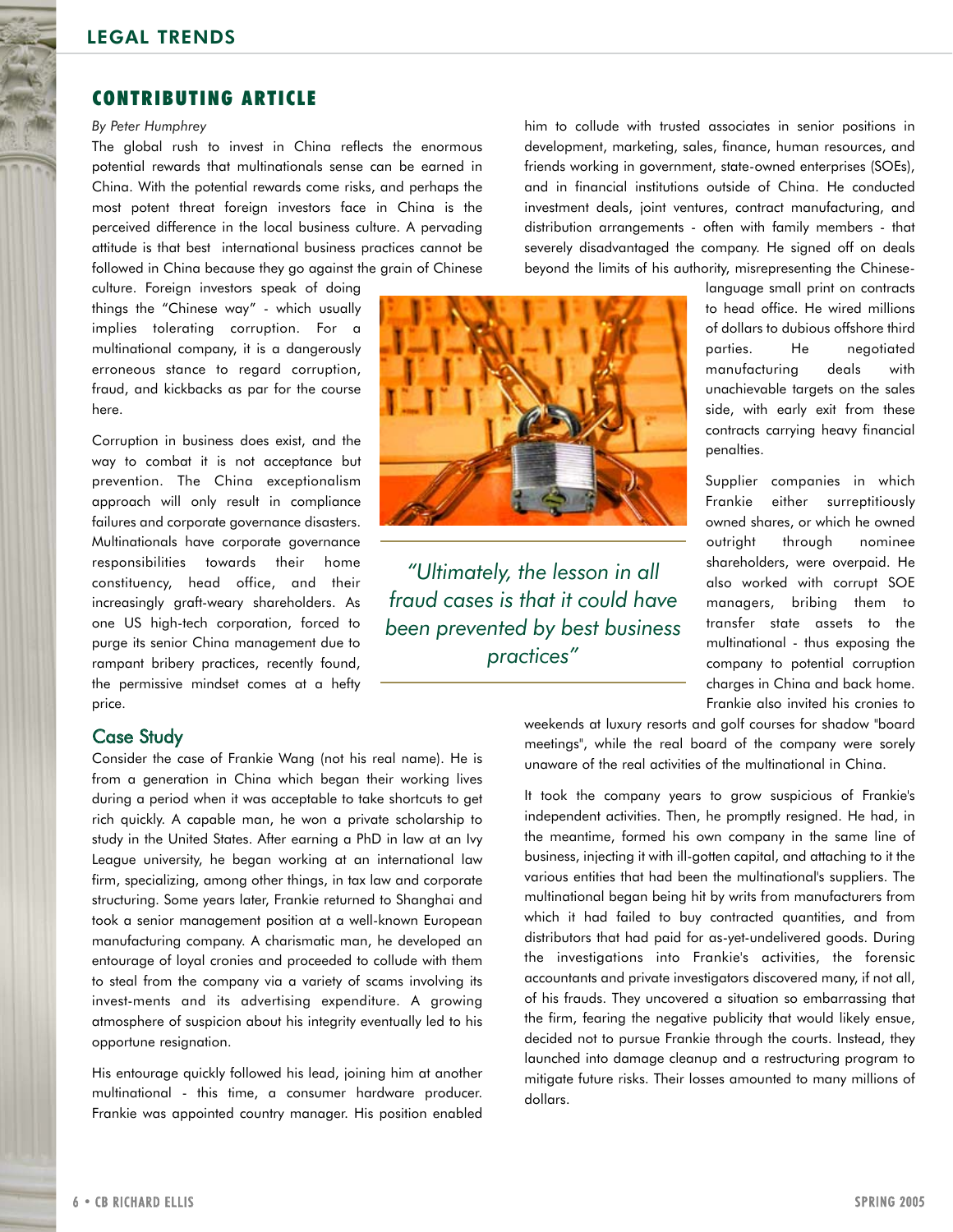# Steps for Prevention

The company in this case clearly failed to conduct best business practices and sensible risk mitigation measures to protect its assets, its bottom line, and its reputation. There are measures that can be taken to avoid a similar situation.

Reference checks. The company in question did not conduct reference checks on its management hires. At a bare minimum, companies should independently check all references provided by applicants, and solicit written references from confirmed referees, even when assistance from executive search firms is available.

Personal background checks. For senior hires responsible for large sums of money and precious intellectual property, companies should go beyond references and deeper into a prospective employee's background. Is he or she who they say they are? Are any of their credentials forged, or personal history faked? Discreetly verify past jobs they claim to have held. Establish the real reason why they left each job. Check with past employers and associates on character, track record and integrity.

Supplier and distributor screening. It should be a matter of policy to pre-qualify suppliers and distributors by checking their credentials and background. The credit report style check used elsewhere in the world provides inadequate assurance in China. It must be augmented by discreet inquiries to physically verify the existence, ownership, and track record of a company.

*"The company in this case clearly failed to conduct best business practices and sensible risk mitigation measures to protect its assets, its bottom line and its reputation."*

Due diligence. In a country where transparency is lacking, and companies tend to have patriarchal leadership structures, and where corporate governance standards are low, due diligence on a joint venture (JV) partner or on an acquisition target must go beyond the balance sheet and into the realm of business intelligence. Soley examining the numbers is insufficient (even when you think you have all versions of the accounts.)

More important is the people factor. Who actually controls or owns the firm? What is their background, track record, and reputation for integrity? What are their true levels of competence and influence? What happened to the last deals they made? These questions can be answered in China through discreet and lawful investigative channels.

Integrated risk management policy. All of these procedures interlock and mutually reinforce each other. They should form part of an integrated risk management policy for all operations in China. They should be tied together as a coherent set of measures and connected to other significant business controls.

*"The multinational's head office and its expatriate executives should be encouraged to penetrate the local culture, get to know their Chinese staff as individuals, and develop an understanding of the nuts and bolts of the business.*

Code of ethics (COE). Multinationals implement a clearly defined COE and tie it into all contracts with employees, suppliers, distributors, and JV partners. In some cases the code should be published, made available to clients, and displayed prominently in reception lobbies and meeting rooms. The code and all con-tracts must include strong language regarding bribery, kickbacks, money laundering, conflicts of interest, IPR protection, and confidentiality. It needs to be updated, and reconsidered at least annually by all concerned. Reinforce the COE with a regime of ethics awareness training for all staff and managers.

Hiring restrictions. Place a complete restriction on the hiring of relatives, and on conducting business with close relatives of staff and managers. Collusion between employees and their friends and relatives, as well as the creation of phantom vendors, is the most common recurring factor in fraud cases in China.

Internal controls. Internal controls must be strong, and adjusted to their cultural environment. Favor trading and collusion across departmental barriers often defeat conventional business controls in China. Rigorous operating procedures are required to defeat control breakers. Place effective limits on the authority of any single individual, and regularly inspect their use thereof.

This is of particular salience in the use of chops, a device of great significance in Chinese business life, but one that can cause enormous problems when abused.

CONTINUED ON PAGE 8